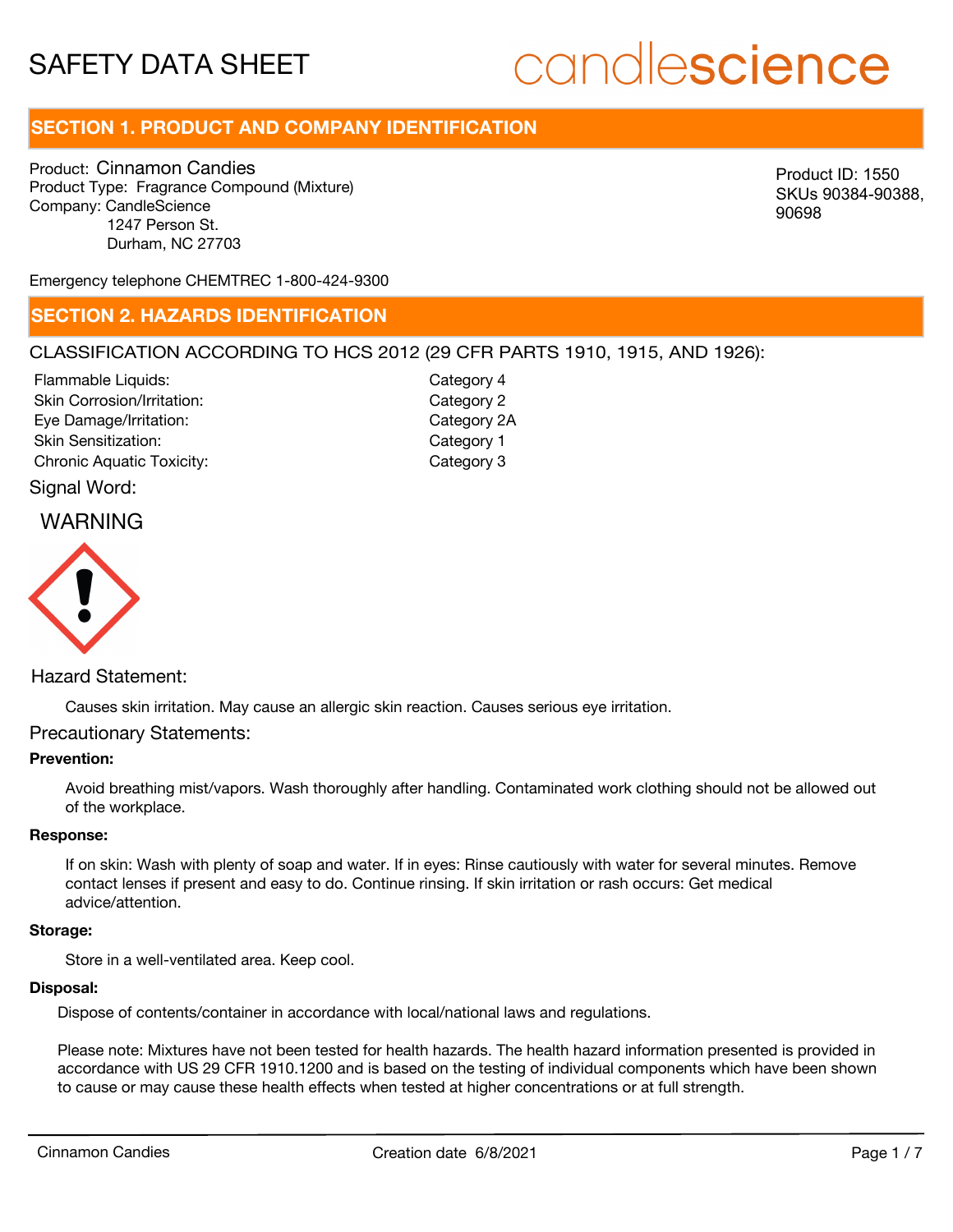# candlescience

## **SECTION 3. COMPOSITION/INFORMATION ON INGREDIENT**

| Hazardous components                       | CAS No.        | Weight %   |
|--------------------------------------------|----------------|------------|
| Cinnamaldehyde                             | 104-55-2       | $40 - 50$  |
| Eugenol                                    | $97 - 53 - 0$  | $10 - 15$  |
| alpha-Methylcinnamaldehyde                 | 101-39-3       | $5 - 8$    |
| Cinnamyl alcohol                           | $104 - 54 - 1$ | $5 - 8$    |
| Coumarin                                   | $91 - 64 - 5$  | $1 - 3$    |
| Benzyl benzoate                            | 120-51-4       | $1 - 3$    |
| Phenol, 2-Methoxy-4-(2-Propenyl)-, Acetate | $93 - 28 - 7$  | $\le$ <1   |
| β-Caryophyllene                            | $87 - 44 - 5$  | $\le$ <1   |
| Linalool                                   | 78-70-6        | $\leq 0.5$ |
| 2-Propenenitrile, 3-Phenyl-                | 4360-47-8      | $\leq 0.5$ |

# **SECTION 4. FIRST AID MEASURES**

#### Inhalation:

In the event of exposure to vapors, immediately remove from the area to a fresh air environment. Individuals showing evidence of inhalation exposure should be taken to an uncontaminated area. Obtain medical advice immediately.

#### Skin contact:

Remove contaminated clothes. Wash skin with large volumes of water. If irritation persists, or any sign of tissue damage is apparent, obtain medical advice immediately.

#### Eye contact:

In the event of contact with the eyes, irrigate with water for at least 15 minutes; obtain medical advice if irritation persists.

#### Ingestion:

In the event of accidental ingestion, rinse mouth with water. Give up to one tumbler (half pint) of milk or water. Obtain medical advise immediately. Do not induce vomiting.

#### Most important symptoms:

N/A

Indication of immediate medical attention:

Treat symptomatically.

#### General information:

As in all cases of potential poisoning, obtain medical advice immediately.

## **SECTION 5. FIREFIGHTING MEASURES**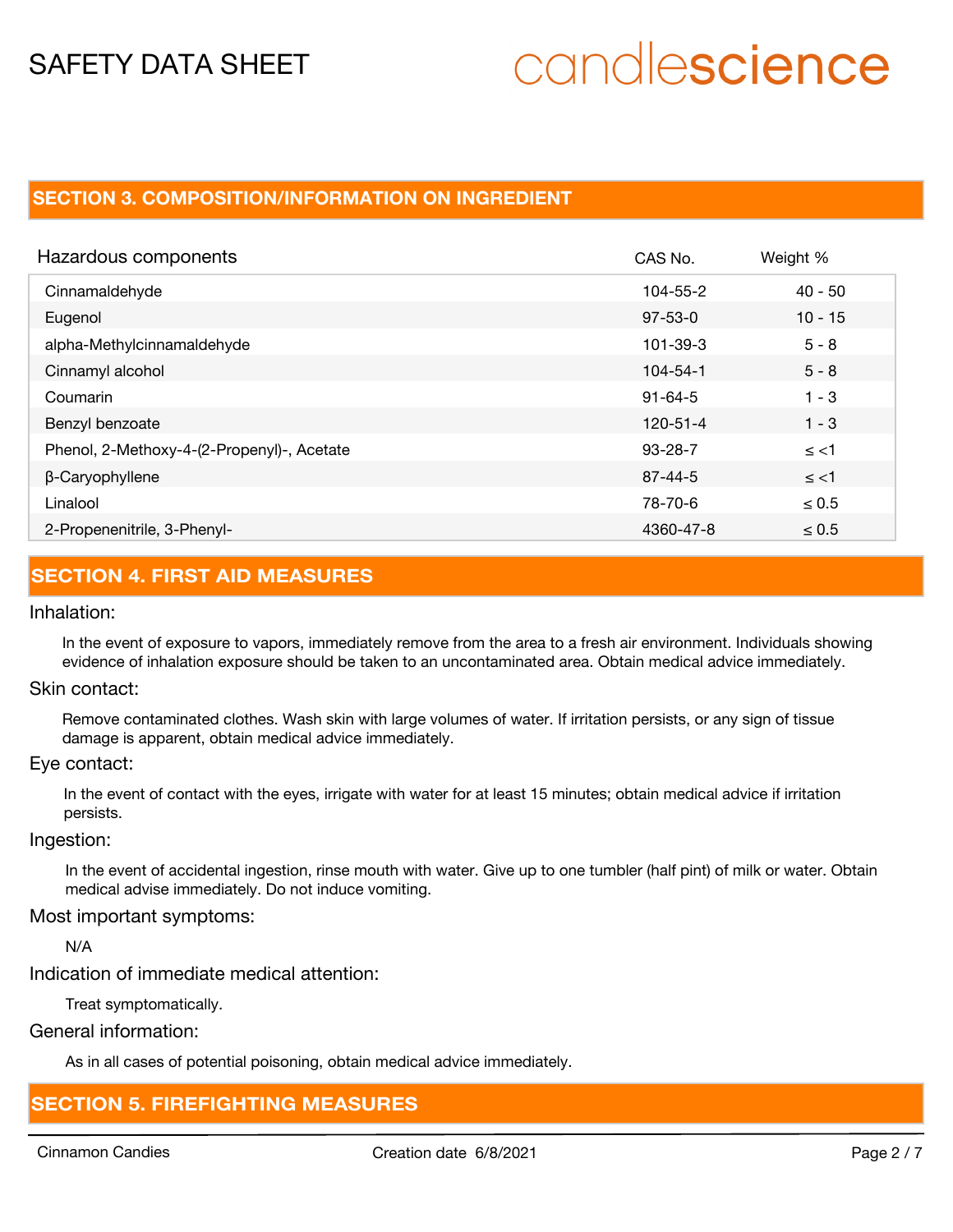# candlescience

#### Suitable extinguishing media:

Foam, carbon dioxide, or dry chemical.

#### Unsuitable extinguishing media:

Avoid use of water in extinguishing fires.

#### Specific hazards:

During fire, gases hazardous to health may be formed. Do not allow run-off from fire fighting to enter drains or water courses.

#### Special fire fighting procedures:

Wear self-contained breathing apparatus for firefighting. Move containers from fire area if it can be done safely. Use water spray jet to protect personnel and to cool endangered containers.

# **SECTION 6. ACCIDENTAL RELEASE MEASURES**

#### Personal precautions, protective equipment and emergency procedures:

Evacuate personnel to safe areas. Remove all sources of ignition. Ensure adequate ventilation. Keep people away from and upwind of spill/leak. Wear appropriate protective equipment and clothing during clean-up.

#### Environmental precautions:

Do not allow to enter into soil/subsoil. Do not allow to enter into surface water or drains. Dispose of in accordance with local regulations. Local authorities should be advised if significant spillage cannot be contained.

#### Methods and materials for containment and cleaning up:

Soak up with inert absorbent material (e.g. sand, silica gel, vermiculite). Keep in suitable and closed containers for disposal. Clean contaminated floors and objects thoroughly while observing environmental regulations.

## **SECTION 7. HANDLING AND STORAGE**

#### Precautions for safe handling:

Avoid contact with skin and eyes. Avoid prolonged inhalation of vapors. Wash hands and other exposed areas with mild soap and water before eating, drinking or smoking and when leaving work. Handle in accordance with good industrial hygiene and safety practices.

Conditions for safe storage, including any incompatibilities:

Store in tightly closed and upright container in a cool, dry, ventilated area. Store away from light, heat, and sources of ignition.

## **SECTION 8. EXPOSURE CONTROLS/PERSONAL PROTECTION**

#### Exposure Guidelines:

## Appropriate Engineering Controls:

### **Ventilation:**

Use engineering controls to maintain airborne levels below exposure limit requirements or guidelines. If there are no applicable exposure limit requirements or guidelines, use only with adequate ventilation. Local exhaust ventilation may be necessary for some operations.

#### Personal Protective Equipment:

#### **Eye protection:**

Ensure that eyewash stations and safety showers are close to the workstation location. Chemical resistant goggles must be worn.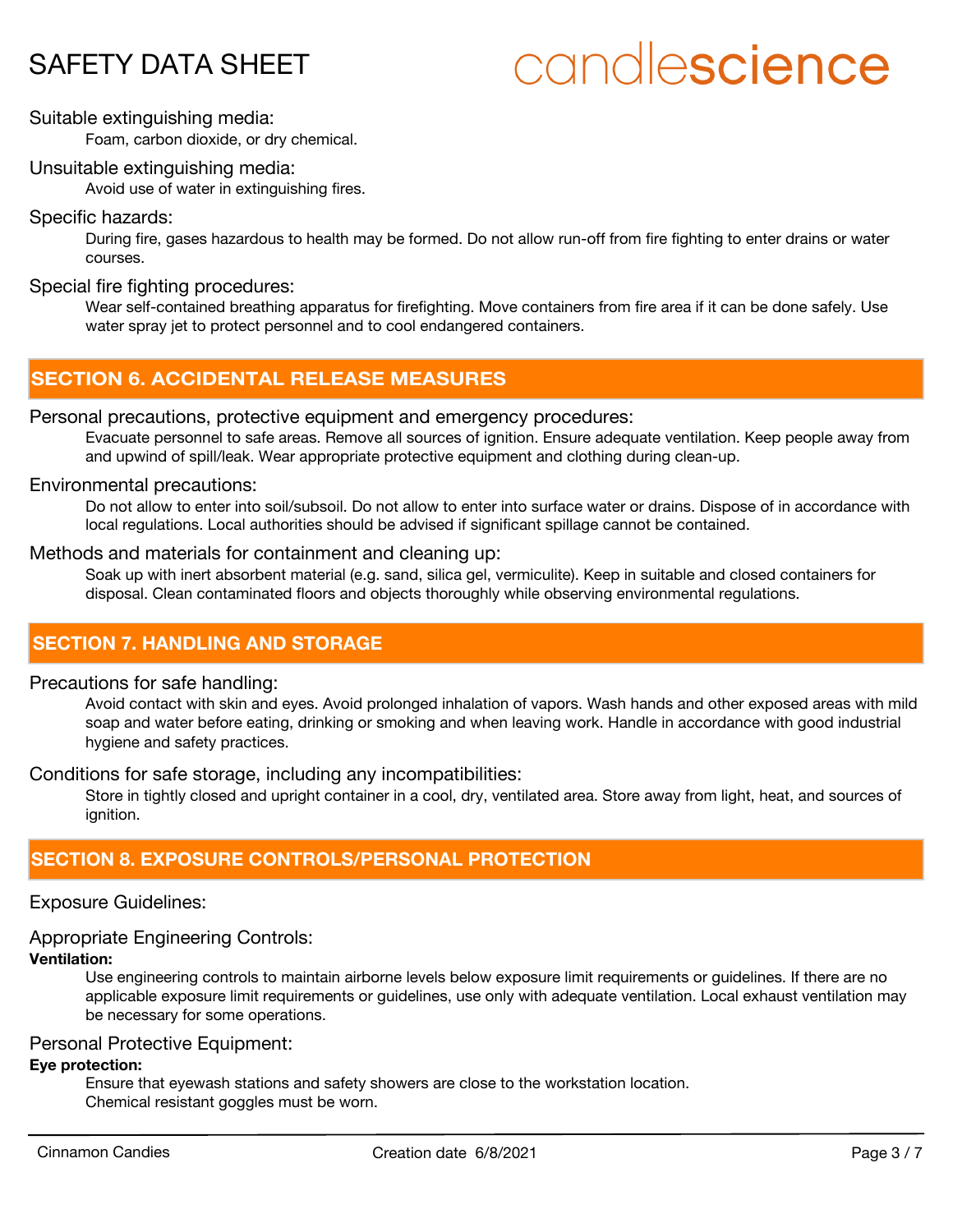# candlescience

#### **Hand protection:**

Wear chemical resistant gloves suitable for this material as determined by a hazard assessment. Gloves should be discarded and replaced if there is any indication of degradation or chemical breakthrough.

#### **Skin and body protection:**

Wear protective clothing suitable for this material as determined by a hazard assessment.

#### **Respiratory protection:**

Respiratory protection should be worn when workplace exposures exceed exposure limit requirements or guidelines. If there are no applicable exposure limits or guidelines, use an approved respirator where there is a potential for adverse effects, including but not limited to respiratory irritation or odor, where indicated or required by the exposure assessment. Selection of air-purifying or positive-pressure supplied air will depend on the results of the exposure assessment which includes an evaluation of the specific operations and the actual or potential airborne concentrations. The type of cartridge or filter to be used must be selected and approved for the chemical, class, or classes of chemicals likely to be encountered in the workplace. For emergency conditions, use an approved positive-pressure self-contained breathing apparatus.

#### **General hygiene considerations:**

Handle in accordance with good industrial hygiene and safety practice. Remove contaminated clothing and protective equipment before entering eating areas. Wash hands before breaks and immediately after handling the product.

## **SECTION 9. PHYSICAL AND CHEMICAL PROPERTIES**

| Appearance:                                          | Liquid                             |  |
|------------------------------------------------------|------------------------------------|--|
| Color:                                               | pale yellow to dark yellow         |  |
| Odor:                                                | Characteristic                     |  |
| Odor threshold:                                      | N/A                                |  |
| pH:                                                  | N/A                                |  |
| Melting point:                                       | N/A                                |  |
| Boiling point:                                       | $>40^{\circ}$ C                    |  |
| Flashpoint:                                          | 87 $\degree$ C<br>189 °F           |  |
| Evaporation Rate (Butyl Acetate = 1): $N/A$          |                                    |  |
| Flammability (solid, gas):                           | N/A                                |  |
| Upper lower flammability or explosive limits:<br>N/A |                                    |  |
| Vapor density (Air=1):                               | N/A                                |  |
| Vapor pressure:                                      | <0.1 (At 20 $^{\circ}$ C in mm Hg) |  |
| Specific gravity (H2O=1):                            | 1.009 - 1.019                      |  |
| Solubility in water:                                 | N/A                                |  |
| Solubility in other solvents:                        | N/A                                |  |
| Partition coefficient: n-octanol/water:              | N/A                                |  |
| Auto-ignition temperature:                           | N/A                                |  |
| Decomposition temperature:                           | N/A                                |  |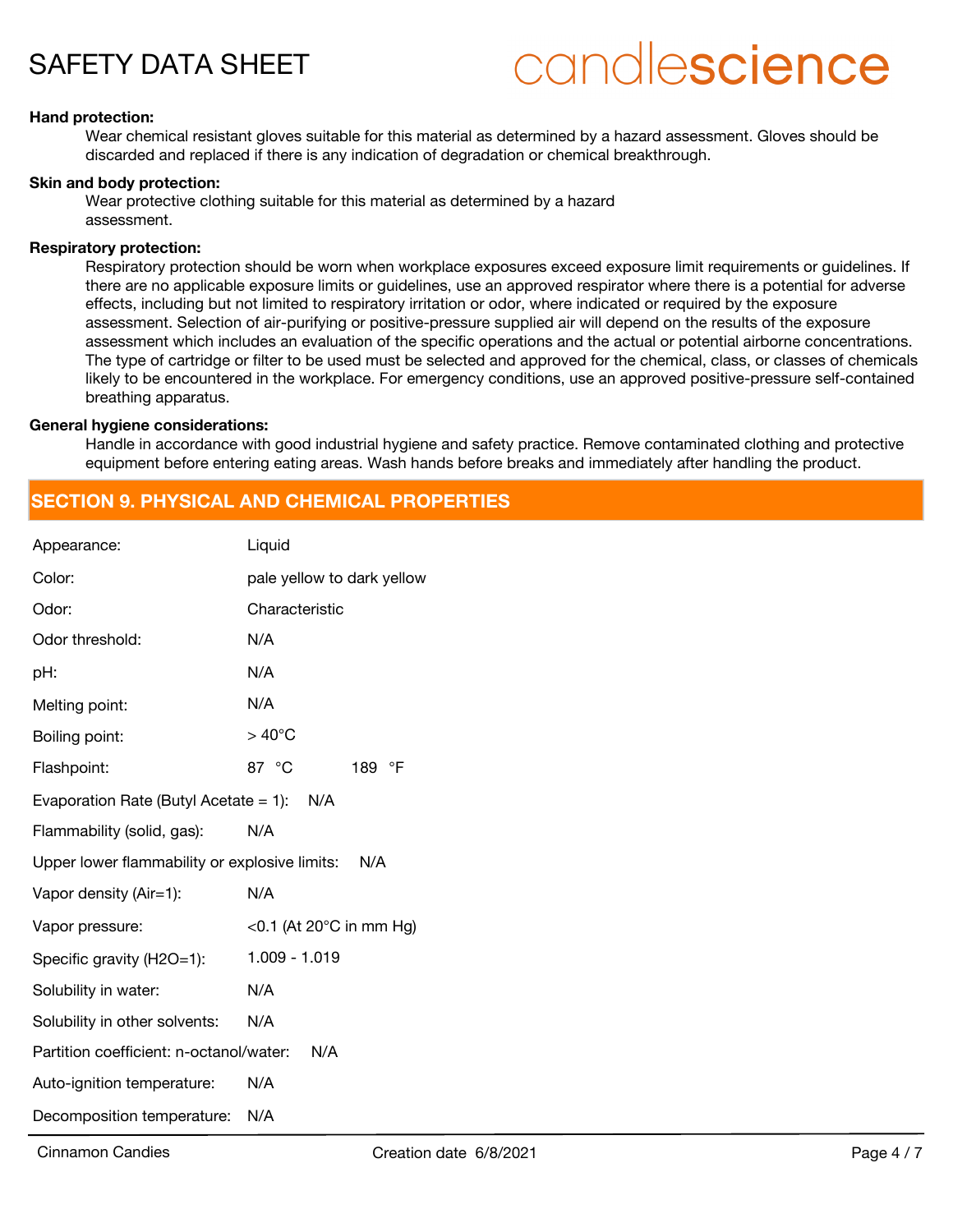# candlescience

| Kinematic viscosity:  | N/A           |
|-----------------------|---------------|
| Dynamic viscosity:    | N/A           |
| Explosive properties: | N/A           |
| Oxidizing properties: | N/A           |
| Refractive index:     | 1.560 - 1.566 |

# **SECTION 10. STABILITY AND REACTIVITY**

#### **Chemical stability:**

The product is stable and non-reactive under normal conditions of use, storage and transport.

#### **Possibility of hazardous reactions:**

Material is stable under normal conditions.

#### **Conditions to avoid:**

Heat, flames and sparks. Temperature extremes and direct sunlight.

#### **Incompatible materials:**

Strong oxidizing agents. Strong acids. Strong Bases.

#### **Hazardous decomposition products:**

No hazardous decomposition products are known.

## **SECTION 11. TOXICOLOGICAL INFORMATION**

#### **Acute oral toxicity:**

>2000 mg/kg

### **Acute dermal toxicity:**

N/A

#### **Acute inhalation toxicity:**

N/A

#### **Skin corrosion/irritation:**

Causes skin irritation

#### **Serious eye damage/eye irritation:**

Causes serious eye irritation

### **Respiratory or skin sensitization:**

May cause an allergic skin reaction.

### **Mutagenicity:**

N/A

### **Reproductive toxicity:**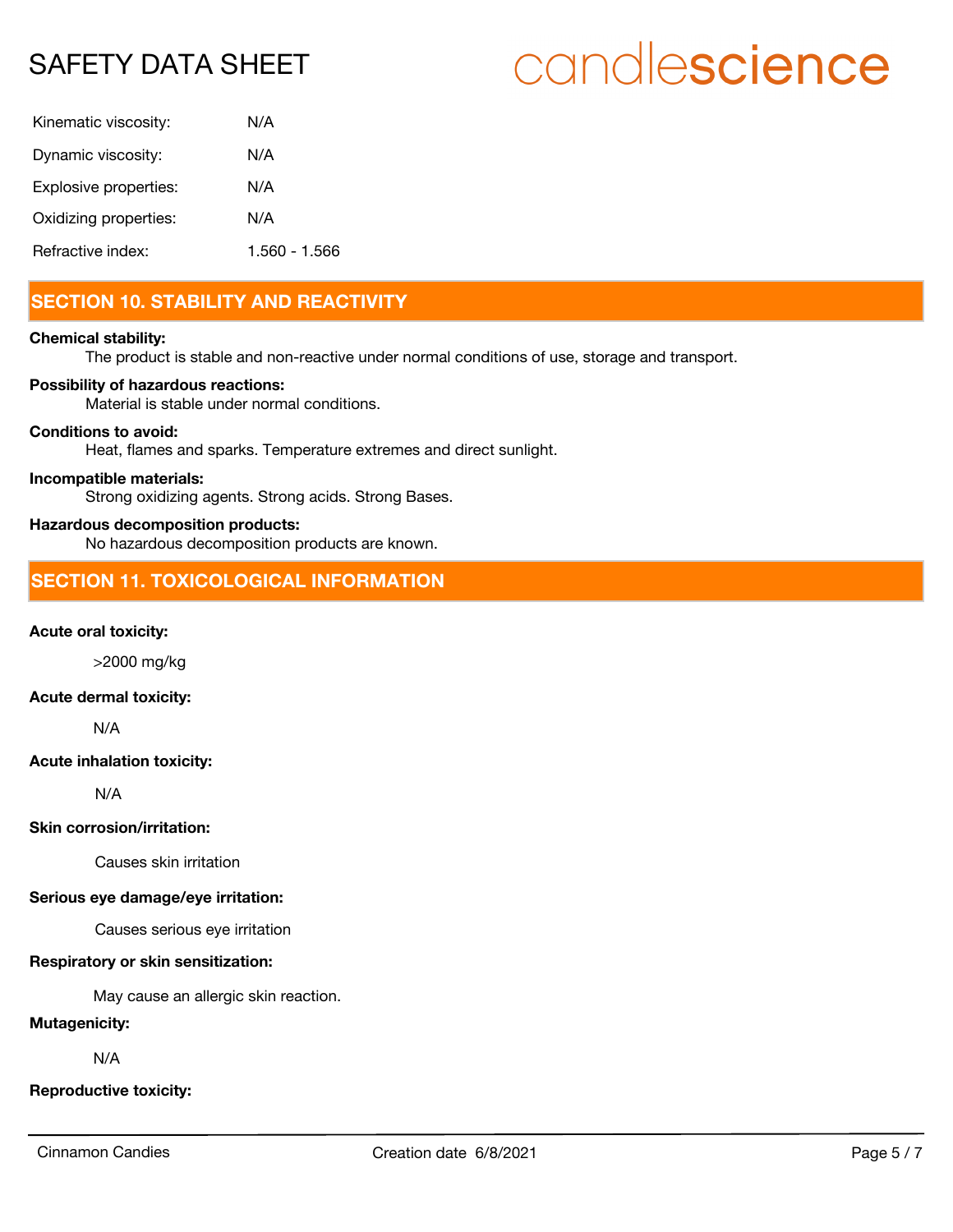# candlescience

N/A

#### **Carcinogenicity:**

#### N/A

Please note: Mixtures have not been tested for health hazards. The health hazard information presented is provided in accordance with US 29 CFR 1910.1200 and is based on the testing of individual components which have been shown to cause or may cause these health effects when tested at higher concentrations or at full strength.

# **SECTION 12. ECOLOGICAL INFORMATION**

#### **Ecotoxicity:**

N/A

#### **Persistence and Degradability:**

N/A

#### **Bioaccumulation:**

N/A

#### **Other Adverse Effects:**

N/A

# **SECTION 13. DISPOSAL CONSIDERATIONS**

#### **Disposal instructions:**

Collect and reclaim or dispose in sealed containers at licensed waste disposal site. Do not allow this material to drain into sewers/water supplies. Do not contaminate ponds, waterways or ditches with chemical or used container. Dispose of contents/container in accordance with local/regional/national/international regulations.

#### **Local disposal regulations:**

Dispose in accordance with all applicable regulations.

#### **Hazardous waste code:**

The waste code should be assigned in discussion between the user, the producer and the waste disposal company.

#### **Waste from residues/unused products:**

Dispose of in accordance with local regulations. Empty containers or liners may retain some product residues. This material and its container must be disposed of in a safe manner.

#### **Contaminated packaging:**

Since emptied containers may retain product residue, follow label warnings even after container is emptied. Empty containers should be taken to an approved waste handling site for recycling or disposal.

| <b>SECTION 14. TRANSPORT INFORMATION</b> |                                   |  |  |  |
|------------------------------------------|-----------------------------------|--|--|--|
| <b>IATA UN Number:</b>                   | N/A                               |  |  |  |
| <b>IATA UN Proper Shipping Name:</b>     | Not regulated as dangerous goods. |  |  |  |
| <b>IATA Transport Hazard Class:</b>      | N/A                               |  |  |  |
| <b>IATA Packing group:</b>               | N/A                               |  |  |  |
| <b>IATA Environmental Hazards:</b>       | N/A                               |  |  |  |